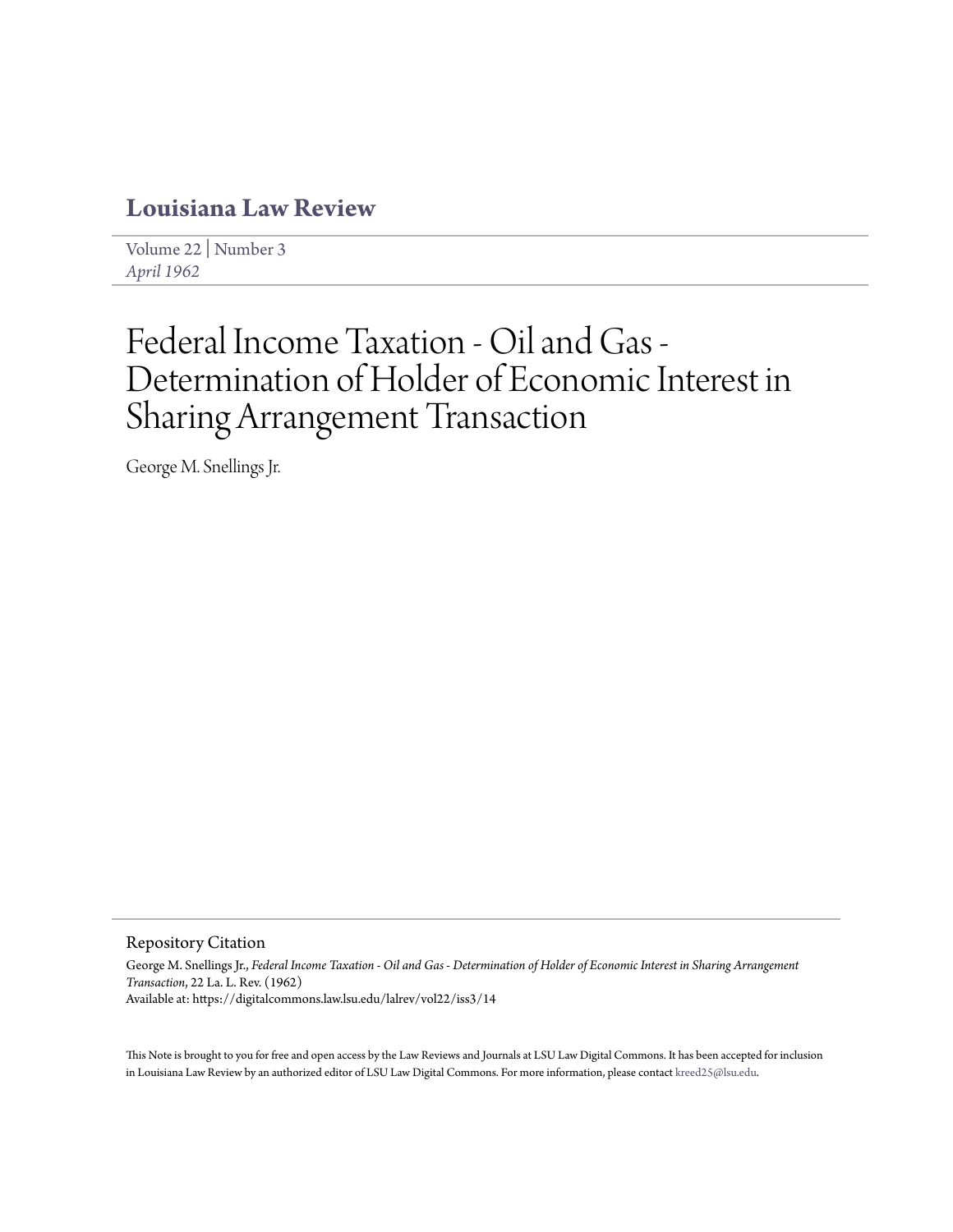in a legal document words not intended to have legal effect. It is submitted that the instant decision was sound in that it honored the donor's intention insofar as it was reflected in the act of donation.<sup>22</sup> The difficulty with the decision is that it allows a donor to dictate the use to be made of property in perpetuity. If such a result is to be avoided, the proper solution would appear to be legislative rather than judicial. One solution would be to extend R.S. 9:2321, which provides that the title to property donated to religious entities is perfected by the passage of thirty years' continuous and uninterrupted possession and use for the purposes intended by the donation,<sup>23</sup> to cover a donation such as that involved in the instant case.

#### *John Schwab <sup>11</sup>*

## FEDERAL INCOME TAXATION - OIL AND GAS - DETERMINATION OF HOLDER OF ECONOMIC INTEREST **IN** SHARING ARRANGEMENT **TRANSACTION**

Petitioners' decedent owned, with others, mineral interests under unitized oil and gas leases covering Texas property. He and his group, collectively the Weinert group, transferred an undivided one-half interest in certain mineral leases and a production payment payable out of the proceeds accruing to the retained one-half working interest to two corporations, the Lehman group. Pursuant to this agreement, the Lehman group obligated itself to "loan and advance" to the Weinert group up to a certain amount to pay the share of production and recycling plant costs

<sup>22.</sup> Justice Hanmlin, in his dissenting opinion, took the position that the failure of the donor to challenge the title of the City or School Board between the time the school was closed in 1926 and his death in 1952 was evidence that the donation was unconditional. Orleans Parish School Board v. Manson, 132 So. 2d 885, **890** (La. 1961).

<sup>23.</sup> LA. R.S. 9:2321 **(1950)** reads in full: "There is hereby quieted and perfected title to real estate donated to church and religious representatives, associations, corporations or their successors or religious assigns where over thirty years continuous and uninterrupted possession and use for the purposes intended by the donation has been had and elapsed since the execution of the donation **and** the real estate is presently being possessed and used for the purposes intended in the donation." *Id.* 9:2322 provides: "In all such cases the donees or their successors, assigns, or representatives may effectively use, mortgage, hypothecate, encumber, alienate, or dispose of the property donated or any part thereof without regard thereafter to the conditions or charges imposed in the donation, and declaring the same to have been fully complied with to all intents and purposes **by** said lapse of time, possession, and use in compliance with said conditions or charges, and declaring the public policy served thereby as against restricting prop- 'erty from commerce."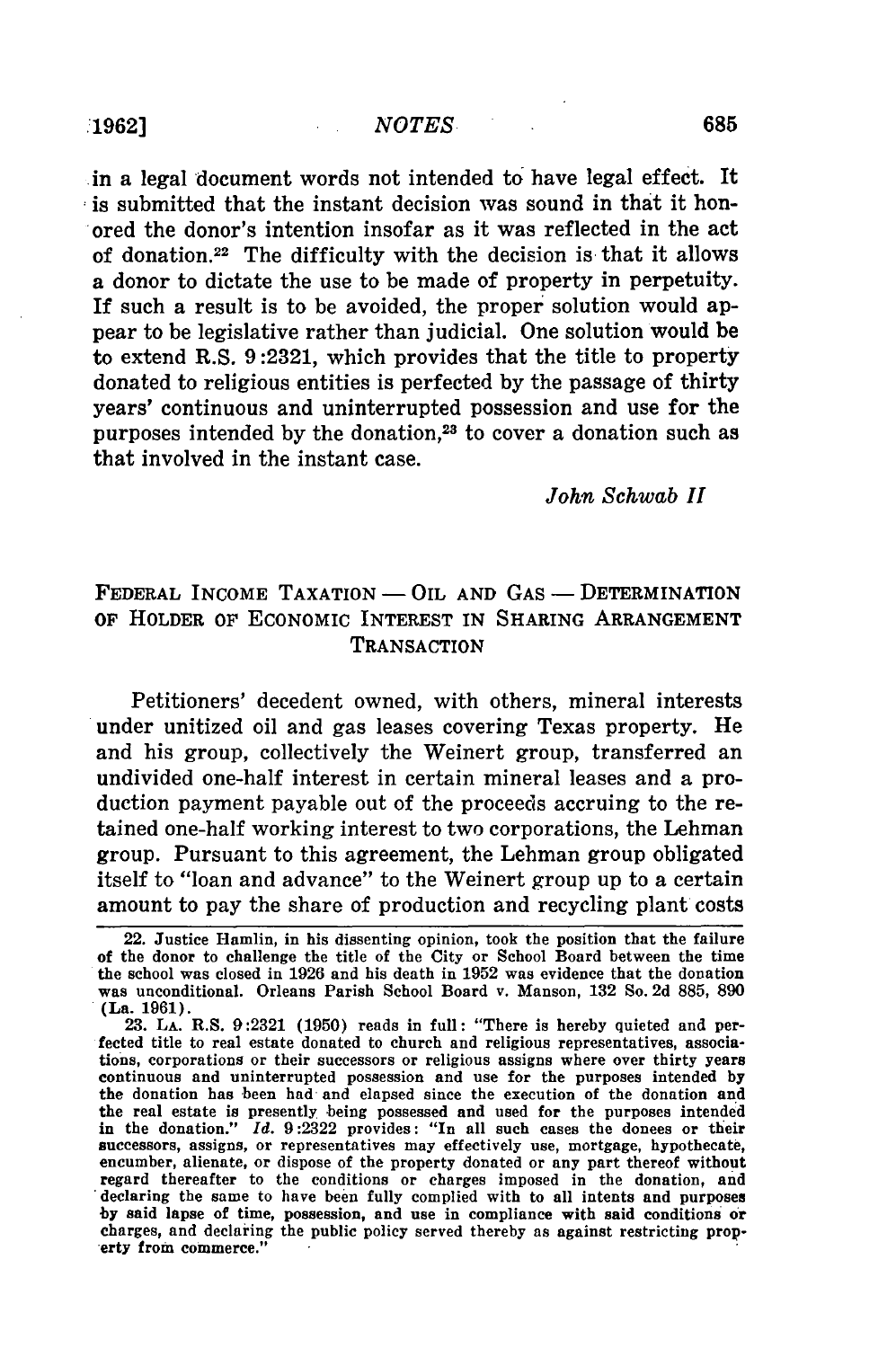attributable to the Weinert group. The Weinert group's retained one-half working interest was assigned to a trustee to secure repayment of sums advanced by the Lehman group. The sums advanced and interest thereon, as weil as the production payment, which also had been assigned to the trustee, were payable by the trustee to the Lehman group solely from the net profits derived from extraction and sale of minerals and from the operation of the recycling plant.' Upon reimbursement of the advances and pay-out of the production payment, the working interest placed in trust was to be reassigned to the Weinert group. The Commissioner of Internal Revenue determined an income tax deficiency in the joint returns of petitioners' decedent and his wife for two tax periods during which the trust was in existence on the theory that the Weinert group continued to possess the economic interest in the one-half mineral interest assigned to the trustee. The essence of the Commissioner's position was that the advances by the Lehman group were merely loans to the Weinert group, the revenues used by the trustee to discharge the advances thus constituted ordinary income to the Weinert group. The petitioners challenged the Commissioner's determination in the Tax Court, and a majority of that tribunal upheld the Commissioner's position on the basis that a loan was clearly indicated.<sup>2</sup> On a petition for review to the United States Court of Appeals, Fifth Circuit, *held*, reversed and remanded.<sup>3</sup> The trans-

2. Estate of H. H. Weinert, **31 T.C. 918 (1959).** Three judges concurred in result but were unable to conclude that a loan situation had been presented. They would have predicated a finding in favor of the Commissioner on the basis that the carrying party, the Lehman group, did not possess the economic interest in the minerals in place which produced the income in question, because the activities of the recycling plant could also **be** looked to for a return of the sums advanced for development. For further discussion of this aspect of the problem, see note **3** *infra.*

**3.** The case was remanded to apportion the return on Lehman's investment'in a manner which would separate the income attributable to production activity

**<sup>1. &</sup>quot;As** we read the agreement, Weinert incurred no personal liability to repay Lehman for the advances." *In* re Weinert's Estate, 294 **F.2d 750,** 754 (5th Cir. **1961).** It appears that this finding eviscerates the loan theory, for personal liability to repay is the core of the conventional loan transaction.

It is interesting to note that Weinert was still liable for his ratable portion of expenses under the unitization agreement. *Id.* at **761.** The court observed this factor **but** did not really consider its implications. Perhaps the point is so minor that it should not affect the result on balance, but it does seem to reveal an intention that the Weinert group would retain its interest in the leases, the assignment to the trustee serving merely as a form of security. However, it seems that the court in maintaining its position could have countered this argument **by** reasoning that collateral undertakings, although perhaps of evidentiary value, should not be allowed to govern the construction of the transaction primarily in focus. It is a proper observation that parties may ordinarily contract any number of different agreements with any amount of overlap or inconsistency among them, each standing or falling **by** its own terms.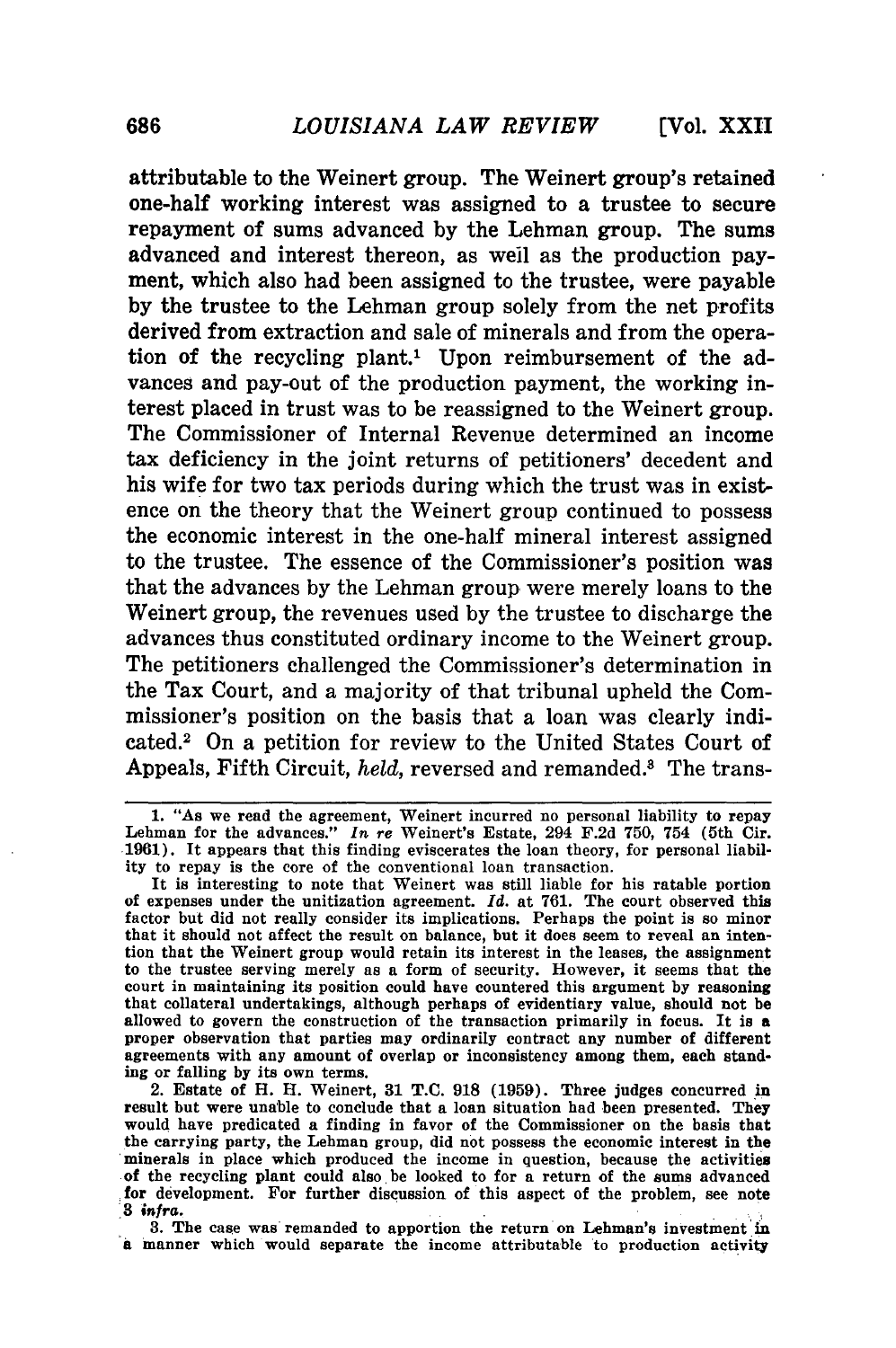from that derived from the fractionation process. That is, the court found the income from the separation and absorption processes **to** constitute income from imineral production, but it was unable to ascribe to the fractionation process the same characterization for tax purposes. In this, the court followed Scofield v. LaGloria Oil and Gas Co., **268 F.2d 699** (5th Cir. **1959),** in which the plant owner-taxpayer had agreed to purchase gas to be produced and was otherwise a "stranger to the leases" which were there involved. The court, in the *LaGloria* case, found the taxpayer to have no economic interest in the minerals in place for purposes of the depletion allowance, because it relied primarily upon manufactur**ing** and refining phases for return of investment. "In LaGloria the majority and minority of the Court agreed that the processes of separation and absorption are producing activities while fractionation is a refining or manufacturing activity." *In* re Weinert's Estate, 294 **F.2d 750,** 764 (5th Cir. **1961).**

In the landmark case of Anderson v. Helvering, **310 U.S.** 404 (1940), the United States Supreme Court held, where the taxpayer could pay the balance owed for the conveyance of real estate and mineral interests to it out of proceeds from production or *from sales of the land,* that the taxpayer had the full economic interest in the minerals in place and therefore was taxable on the proceeds from production which it deposited to the account of the transferor. The taxpayer con-<br>tended that the transferor had retained the economic interest to the extent of the fraction which the balance due bore to the total consideration, but the Court held *sole* dependence upon *production* for return of capital to be essential to a finding of economic interest. Thus, for all practical purposes, a sale of the entire eco- nomic interest was found to have taken place.

The court in the instant case distinguished *LaGloria* on the basis that there the taxpayer was merely a plant owner, whereas in the case before it the Lehman group owned fifty percent of the leasehold and had a lease owner's rights in the other fifty percent for the period of pay-out. Likewise, the court distinguished *Anderson* on the ground that the sale of a fee interest is totally unrelated to mineral development and production, whereas in the *Weinert* case the separation and absorption processes in the recycling plant were found to **be** production activities. "Here, the plant was not a separate manufacturing plant or business, but an indispensable part of the severance and sale of the gas and liquid hydrocarbons produced from the unitized leases. The operation of the pla than the extraction of the liquid hydrocarbons from the gas produced from the unitized leases and the return of such dry gas as was not sold into the geological formation from which it was produced." *In* re Weinert's Estate, 294 **F.2d 750,** 764 (5th Cir. **1961).** However, to be consistent with the determination in *LaGloria* that fractionation is not a production operation, the court remanded to have any of the profits which came from fractionation activity pared off from the income from production. Apparently the court remanded for the split of income according to source in order that the depletion allowance be based solely upon income from production. This is a curiosity, because the income from fractionation would still be that of the Lehman group, and this group was not party to the suit. **Of** further interest in this connection is the fact that the plant operator could fill the plant processing capacity from sources of supply outside of the unitized property. The court took cognizance of this but closed the issue with a statement that plant income during the taxable periods in fact came only from production from

the properties in the unit. **.** Thus, the court in the instant case concluded that some income from another source than production would not alter the assignment of economic interest to the party relying somewhat on production income for return of capital. The court did not attempt to specify what proportions might tip the balance, but' in any event this determination is difficult to square with the broad statement of *Anderson* to the apparent effect that there must be *entire* reliance upon production. Moreover, the court decided that the possibility that all income might have come from the recycling plant operation and from processing of minerals derived exclusively from property not included in the unit in question did not affect economic interest since in fact no outside products had been processed in the plant. Again, this is irreconcilable with the Supreme Court's theory in *Anderson* that the *possibility* of income from other sources than production is sufficient to prevent the iecipient of income in fact from production from having the economic interest in the minerals in place from which the production income was obtained. "Oklahoma Com<sup>1</sup>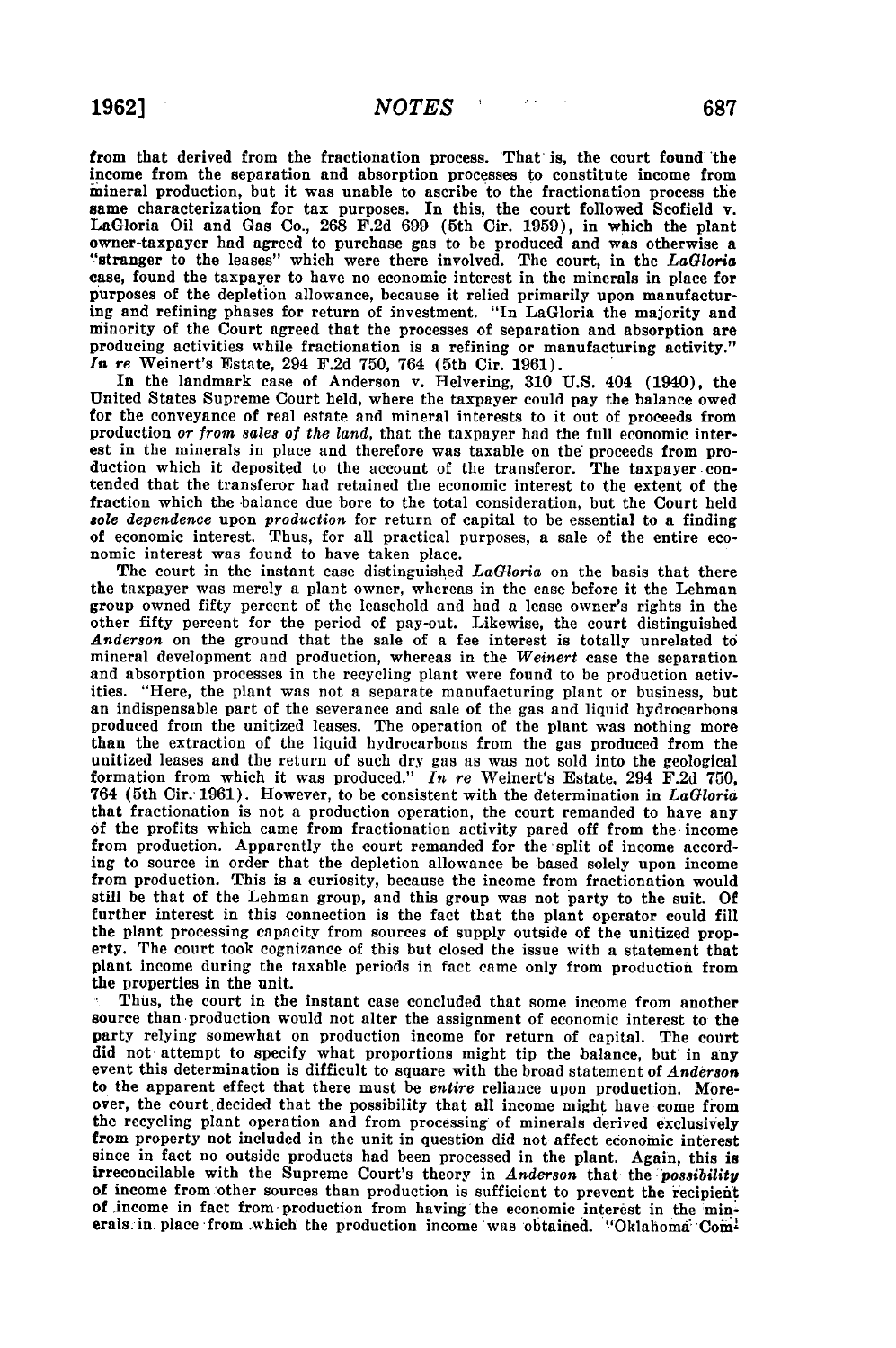**[Vol.** XXII

action was either the type of carried interest arrangement in which the carrying party, the Lehman group, held the economic interest in the oil and gas in place which produced the income in question, or it was the exchange of a carved-out production payment for sums pledged to the development of the property. In either case, it was not a loan, and under either construction the petitioners were not subject to taxation on the proceeds paid **by** the trustee to the Lehman group. The decisive factor is that the substance of the arrangement was a transfer of the economic interest to the Lehman group. It bore the brunt of the development burden and to its benefit inured the bulk of the production income. *In re Weinert's Estate,* 294 **F.2d 750** (5th Cir. **1961).**

The burden of income taxation on the proceeds resulting from commercial activities in the oil and gas field and the concomitant benefit of deductions, such as depreciation and depletion allowances, fall upon the taxpayer having an *economic in. terest* in the minerals in place.4 The purpose of legislative concessions such as percentage depletion and the election to expense or capitalize intangible drilling and development costs was to encourage exploitation of natural resources.<sup> $\epsilon$ </sup> Thus, the economic interest requirement insures that only parties risking investment capital to develop mineral resources will receive the deduction benefits. There must be an actual capital investment in the mineral venture and a substantially exclusive reliance upon its suc-

4. Kirby Petroleum Co. v. Commissioner, **326 U.S. 599** (1946); Anderson v. Helvering, **310 U.S.** 404 (1940) **;** Palmer v. Bender, **287 U.S. 551 (1933) ;** Murphy Oil Co. v. Burnet, **287 U.S. 299 (1932) ;** Lynch v. Alworth-Stephens **Co., 267 U.S.** 364 **(1925) ;** Commissioner v. Roeser **&** Pendleton, **118 F.2d** 462 (5th Cir. 1941), *cert. denied,* 314 **U.S. 635** (1941). See also **BREEDING & BURTON, INCOME TAX-ATION OF OIL AND GAS PRODUCTION 208 (1961) ;** MLUFR, **OIL AND GAS** INCOME **TAXATION 15 (2d** ed. **1951).**

**5.** For an insight into the policy factors which militate favorably for the allowance of tax benefits to operators and developers in the oil and gas industry, see Hearings on Revenue Revision Before the House Committee on Ways and Means,

81st Cong., **2d** Sess. **(1950). .** "The risks and hazards involved in the oil and gas producing business are **so** great that an adequate incentive must be provided for those willing to risk **their** funds in the search for oil. Percentage depletion provides the incentive for con- tinuing the search for oil and constitutes part of the reward for success in the

pany is not dependent *entirely* upon the production of oil for the deferred payments; they *may* be derived from sales of the fee title to the land conveyed." Anderson v. Helvering, **310 U.S.** 404, 412 (1940) (Emphasis added.) The extent to which the broad rule of *Anderson* has been modified or cut into poses an important problem, and the answers are not suggested here. However, it does seem that the instant case has considerable impact on the development of this facet of oil and gas tax law. To the extent that its determinations on the point represent applicable law, it appears that it substitutes *predominant* reliance upon production for *entire* reliance, which was required in *Anderson.* "[T]he source of return **is** predominantly production and sale of minerals, which is the situation here." *In re* Weinert's Estate, 294 **F.2d 750, 765,** n. 26 **(1961).**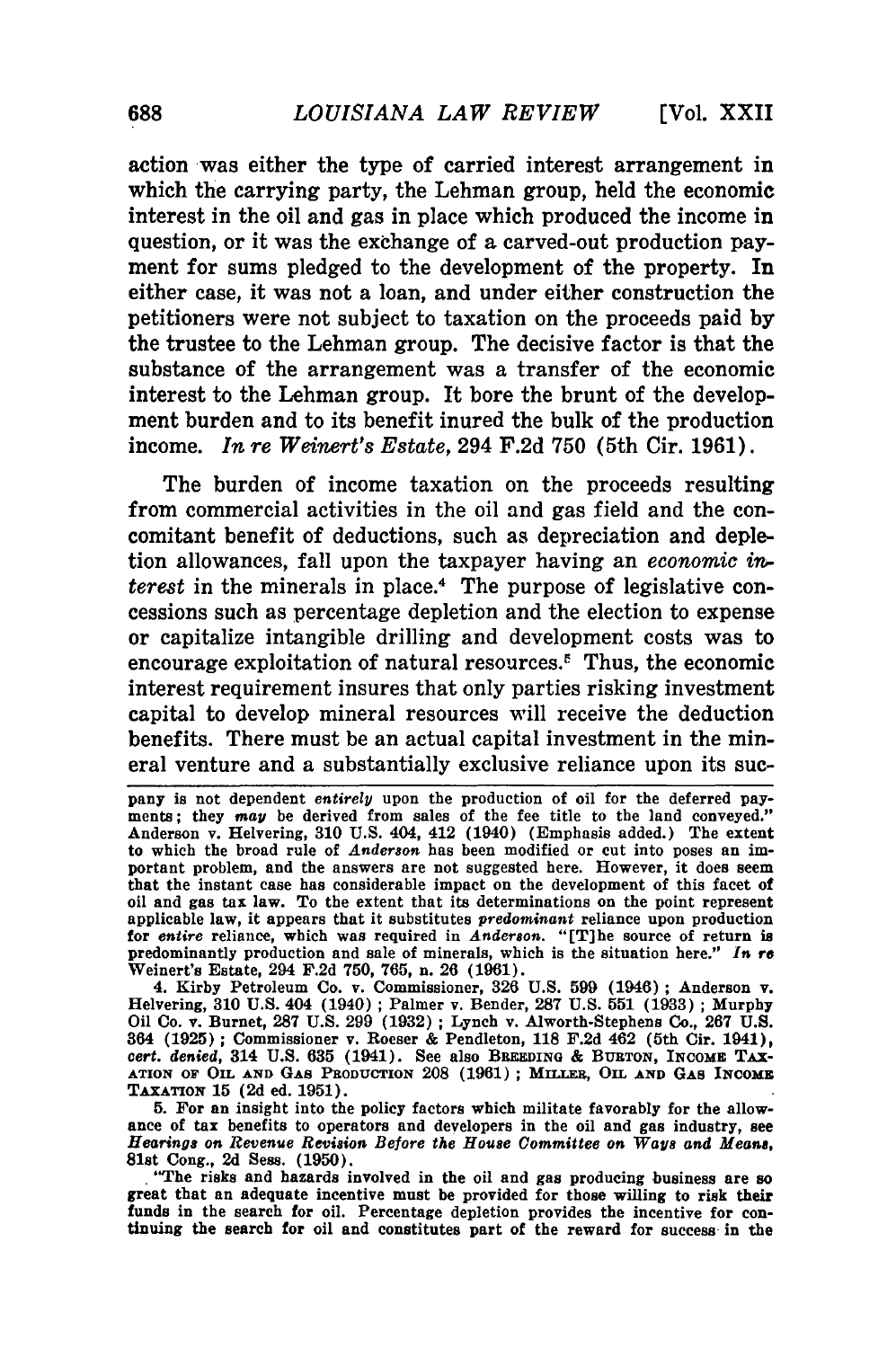cess for a return of the investment.6 Mere economic advantage is not sufficient to give rise to such an interest.7

When one having an economic interest in an oil and gas venture sells or exchanges part or all of the interest, ordinarily the transfer will constitute a taxable event to the transferor.8 However, an exception to the general rule of taxability has been made, again for the purpose of encouraging development by exempting mineral owners from tax liability, when the consideration for the transfer is to be invested in the development activity. This concession exempts from taxation cash, services, or equipment received by the transferor which are *pledged for development* of the property.9 Of almost equal significance is the advantageous position of the taxpayer-mineral owner who is able to attract the risk capital needed to reduce the minerals to possession by consenting to a sharing arrangement which transfers the economic interest to the furnisher of development capital until it has paid out an amount sufficient to reimburse the investor for his capital outlay. The effect of such an arrangement is that the transferee, rather than the original owner, is subject to taxation on the income from production attributable to the transferred interest.10

Generally speaking, partnerships, "net profits interests," and "carried interest" transactions, in the various forms these as-

**7. See** Parsons v. Smith, **359 U.S. 215 (1959);** Helvering v. O'Donnell, **303 U.S. 370 (1938).**

**8.** Depending upon the duration of his ownership of the interest and the characterization of the type of interest sold as, for example, a reserved production payment, or a carved-out production payment extending over a period less than the life of the working interest, the taxpayer may be required to discharge his tax burden on the basis of the graduated ordinary income tax scale or may be able to avail himself of the normally more favorable capital gains treatment. See Commissioner v. P. **G.** Lake, Inc., Scofield v. O'Connor, Commissioner v. Fleming, Commissioner v. Wrather, Commissioner v. Weed, consolidated for argument and reported in **356 U.S. 260 (1958).** See also Benjamin **&** Currier, *The Supreme Court* **and** *Taxation of Oil, Gas and Production Payments: The Lake Cases,* **19 LOUISIANA LAW** REvIEw **579 (1959).**

**9.** See I.T. 4003, **1950-1** Cum. Bull. **10; G.C.M. 22730,** 1941-1 Cum. Bull. 214. *Cf.* **P-H OIL AND GAS TAXES 1058 (1961).**

**10. G.C.M. 22730,** 1941-1 Cum. Bull. 214. *Cf.* Proposed Treas. Reg. **J** 1.612-4, 21 Fed. Reg. 8446 **(1956).** See **BREEDING & BURTON, INCOME TAXATION OF OIL AND GAS PRODUCTION** 204 **(1961) ;** Jackson, *Tax Planning Before Drilling: The Operator's Problem,* **27 TUL. L. REv. 21, 30 (1952) ; P-H OIL AND GAS TAXES 1152 (1961).**

search." Blaise, *What Every Tax Man Should Know About Percentage Depletion,* **36** TAXES **395, 397 (1958).**

**<sup>6.</sup>** Anderson v. Helvering, **310 U.S.** 404 (1940) ; Scofield v. LaGloria Oil and Gas Co., **268 F.2d 699** (5th Cir. **1959) ;** Commissioner v. Roesser **&** Pendleton, Inc., **118 F.2d** 462 (5th Cir. 1941), *cert. denied,* 314 **U.S. 635** (1941). See also materials cited in instant case. *In re* Weinert's Estate, 294 **F.2d 750, 765,** n. **26** (5th Cir. **1961).**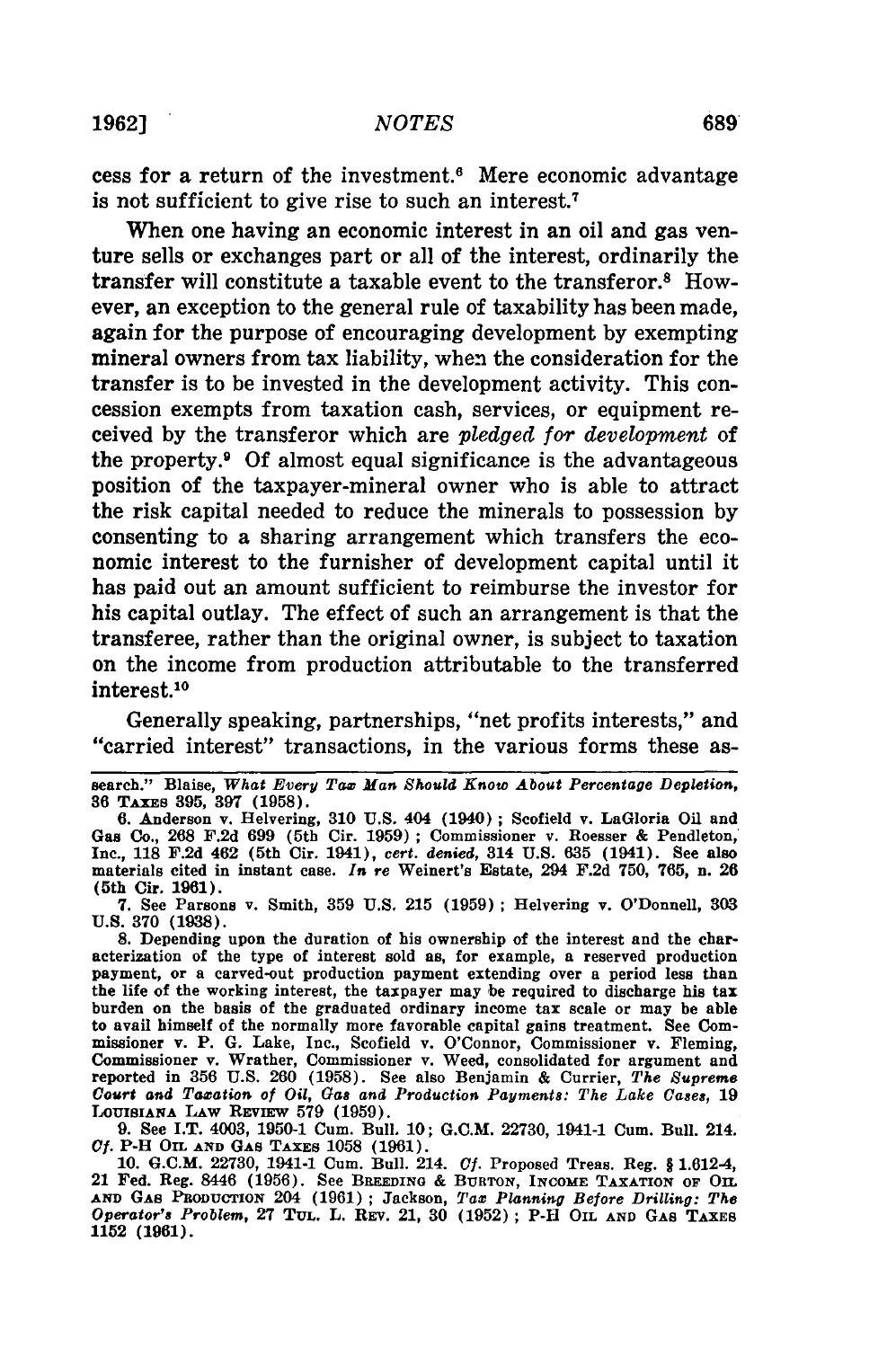**[Vol.** XXII

 $\sim 2$  $\tilde{\gamma}_{k+1}$ 

sume, are the types of agreements included under the sharing arrangements heading.<sup>11</sup> Fundamentally, a carried interest arrangement provides that one co-owner of a working interest will advance operational expenses necessary to develop the mineral property on behalf of another co-owner and that these advances will be recovered from such future production as may accrue to the interest of the carried co-owner, or to the entire working interest, or to a production payment carved-out for that purpose.<sup>12</sup> For a time, the position of the Treasury<sup>13</sup> was that the carrying  $party$ — the party advancing the costs — had the economic interest in the oil and gas in place which produced the recoupment income. Consequently the carrying party was liable to taxation on that income. This position was also taken **by** the Tax Court in the cases of *Herndon Drilling Company14* and *Manahan Oil Company.'6* In *Herndon,* the carried party transferred to the carrying party a production payment representing the cost of development figure allocable to his retained working interest. In *Manahan,* the carried party had a reversionary right to the assigned interest if and when the advances for development made by the carrying party had been recovered. In both cases, the carried party divested himself of the interest which produced the income at issue; in neither was the carried party personally liable for the advances made on his behalf. The carrying party in *Manahan* was held to be in a position to deduct all intangibles and capitalize all equipment costs, as that party had the full economic interest in the leasehold for the period of the carry. However, in the *Herndon* situation the carrying party was required

12. **BREEDING** & **BURTON, INCOME TAXATION OF OIL AND GAS PRODUCTION 206 (1961); 4 MERTENS, LAW OF FEDERAL INCOME TAXATION** § **24.25b (rev. ed. 19060) ; MILLER, OIL AND GAS INCOME TAXATION 173 (2d ed. 1951) ; P-H OIL AND GAS TAXES 1152 (1961).**

**13. G.C.M. 22730,** 1941-1 Cum. Bull. 214.

14. Herndon Drilling Co., **6 T.C.** 628 (1946).

15. Manahan Oil Co., 8 T.C. 1.159 (1947).

<sup>11.</sup> See materials cited in note 10 supra. Consideration of the problems involved in handling farm-outs, net profits interests, partnerships, and the like is too broad an undertaking to include in this Note. However, comparisons may be useful in forming the carried interest concept. The essential point of difference is that the carried interest arrangement is ordinarily designed to return a fractional economic interest to the assignor-carried party at the termination of the carry, whereas the other arrangements usually involve partial or complete divestment of economic interest with no reversionary possibilities.

It is noted here that interesting problems may arise in Louisiana if variations of some of the sharing arrangements are subjected to scrutiny in light of indige- nous property concepts. Many transactions which would be permissible, or which would have certain fairly well-defined results, in common law systems might be invalid in Louisiana or might produce different results. Since the property laws **Of** each state bear considerably upon the method of federal income tax treatment these differences may become of paramount importance.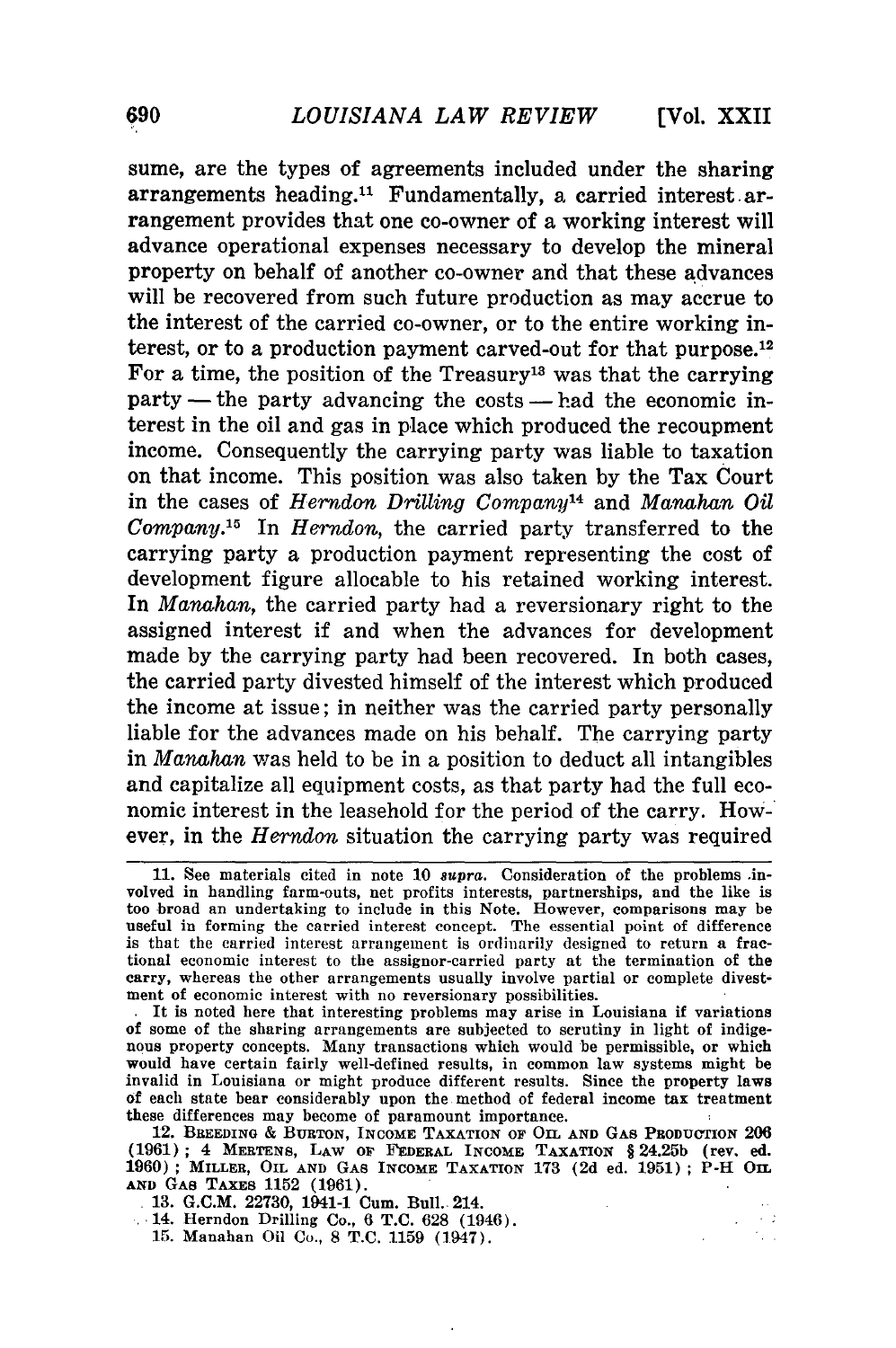to capitalize as basis in the oil payment a fraction of its costs equal to the fraction the retained interest of the carried party bore to the total working interest, on the theory that to that extent the carrying party did not possess the economic interest in the oil and gas in place.

Then the decision of the Tax Court in the *Abercrombie* case16 cast a cloud of doubt over the tax prospect of carried interest transactions. In that case the carried party assigned a fractional working interest to the carrying party, retaining the portion not assigned. The carried party mortgaged his retained interest to secure repayment of the advances made in his behalf **by** the carrying party. Although the carried party was not personally liable for the repayment of the advances and was to receive income from his retained interest only after the advances had been recovered **by** the carrying party, the court reasoned that the advances were merely loans and that the reserved interest from which they were exclusively repayable only served to secure the indebtedness. Hence the carried party was responsible for the taxes due on the repayment income. The Commissioner nonacquiesced in this decision until the Fifth Circuit affirmed the Tax Court's decision on the strength of the retention of legal title by the carried party, equating that to economic interest.<sup>17</sup> On the other side of the *Abercrombie* picture, in **1959** the Fifth Circuit held in *Prater v. Commissioner*<sup>18</sup> that a carried party whom it found not personally liable for advances and whose *retained* interest it found subject to a lien to secure repayment of the advances was entitled to deduct a part of the development costs equal to that part his retained fractional interest bore to the whole working interest. In the cases in which the carried party was held to have the economic interest in the share from which that party might ultimately receive direct revenues, as well as those in which the carrying party was held to have the economic interest in that share, the facts clearly showed that the carried party was not personally liable for the advances and that the carried party would get no share of the profits from the undertaking until the advances had been recovered by the carrying party. Hence it appears that the feature which determined the placement of economic interest was simply the divestment or retention of title to the interest.

**<sup>16.</sup> J. S. Abercrombie Co., 7 T.C. 120 (1946). 17. Commissioner v. J. S. Abercrombie Co., 162 F.2d 338 (5th Cir. 1947).**

**<sup>18.</sup> Prater v. Commissioner, 273 F.2d 124 (5th Cir. 1959).**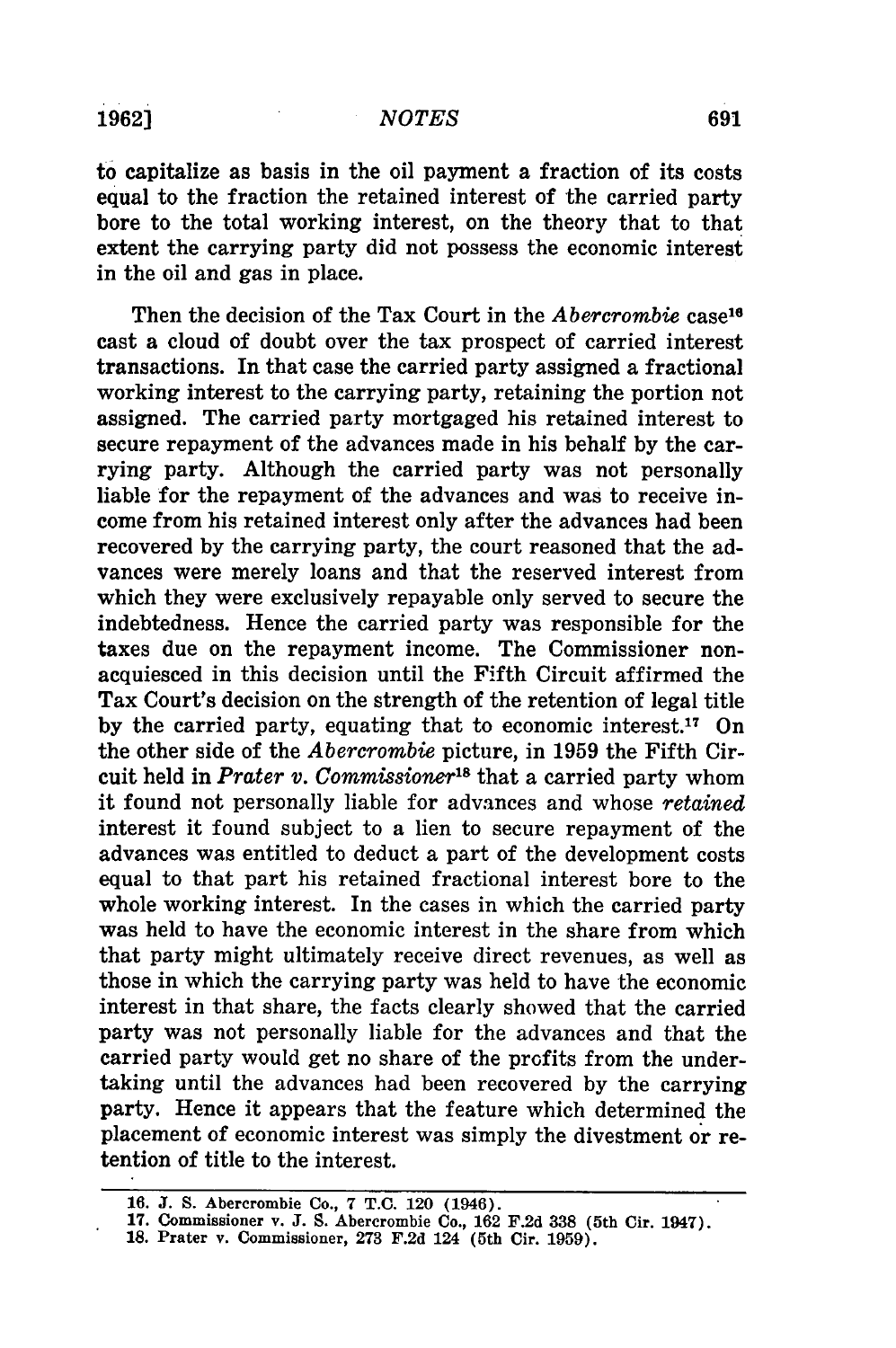At least two Fifth Circuit cases seem at odds with the *Abercrombie* and *Prater* construction. The 1939 *Ortiz* case<sup>19</sup> involved a situation in which an oil company agreed to turn over a proportion of oil production up to a certain dollar limit to parties who advanced to the company the capital needed by it to obtain leasehold interests. The court held that a conveyance rather than a loan had been effected, because there was no personal liability to repay incurred by the company. The *Abercrombie* decision made no mention of *Ortiz.* Again, in 1960, the Fifth Circuit shunned a non-divestment-of-title approach when confronted with a security arrangement without personal liability on the part of the mineral interest owner in *Wood v. Commissioner.20* Furthermore, the loan theory was delivered a telling blow in the recent *P. G. Lake* quintet.<sup>21</sup> In those cases the Supreme Court expressly repudiated the Seventh Circuit *Slagter* case, 22 in which it had been held that the assignor of a carved-out production payment received a loan of the sum exchanged, rather than ordinary income, and that party was thus taxable on the income accruing to the payment.

The instant case presented a factual picture which would fit the framework of none of the prior cases. The Weinert group neither retained title nor divested itself of title in favor of the Lehman group. Rather, the Weinert group transferred title to its retained interest to a trustee "for the purpose of securing repayment" of the advances, with an agreement that the trustee and the Lehman group would reconvey the interest when the advances and the production payment had been recouped. To resolve the issue before it, the court applied two fundamental principles of tax law. "First, substance must take precedence over form. Second, the tax concept of 'economic interest' and not the common law concept of title must control the division of taxable income in the development and operation of oil and gas property."<sup>23</sup> An application of these principles resulted in the determination that in substance the carrying party (or alternatively the production payment purchaser) risked the investment capital and received the income in question. Consequently the economic interest vested in the carrying party regardless of the fact that title was in the trustee.

**<sup>19.</sup> Ortiz** Oil **Co.** v. Commissioner, 102 **F.2d 508** (5th Cir. **1939).**

<sup>20.</sup> Wood v. Commissioner, 274 **F.2d 268 (5th** Cir. **1960).**

**<sup>21.</sup>** Commissioner v. **P. G.** Lake, Inc., **356 U.S. 260 (1958).**

<sup>22.</sup> Commissioner v. Slagter, **238 F.2d 901 (7th** Cir. **1956).**

**<sup>23.</sup>** *In re* **Weinert's** Estate, 294 **F.2d 750, 755 (5th Cir. 1961).**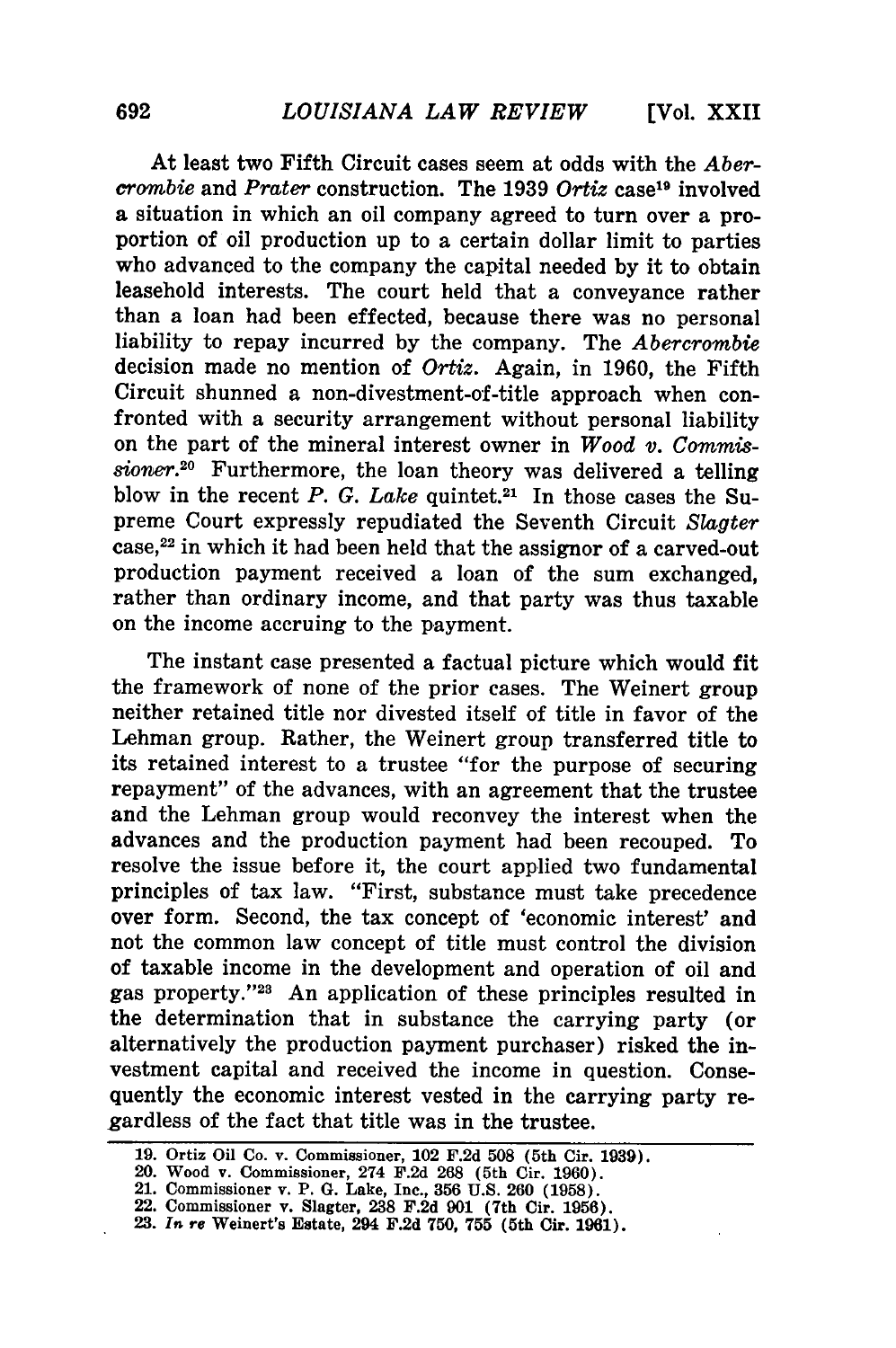Faced with the seeming impossibility of distinguishing *Abercrombie* on substantive grounds, the court in the instant case chose to limit its rule to cases on all fours with its factual situation.24 Furthermore, the court disparaged the emphasis placed on common law ownership concepts in *Abercrombie,* and was critical of the fact that the decision in *Prater* had the tax effect of allowing the carried party "to deduct expenses he has not paid, for which he is not liable, which his so-called 'creditor' (the carrying party) may never recoup."<sup>25</sup> It seems that cases such as *Abercrombie* and *Prater* embody a construction which is practically the antithesis of the rule that substance prevails over form. In those cases the fact of retained legal title dominated the conclusions reached. The carried parties were not personally liable, and this salient fact irrefutably negates the presence of a conventional loan. Since the carried parties would in no event derive income from the working interests in question until the advances made by the carrying parties had been recovered, it appears that the security transactions effectively shifted the economic interest in mineral production from the carried parties to the carrying parties. In the instant case the transfer to the trustee was intended as a security measure and the provision for reassignment to the Weinert group was to be operative at such time as the advances were recovered, the total effect of the arrangement being no different from that of a reversionary interest on the one hand or that of a retained interest subject to a prior claim for advances on the other. Pursuing these thoughts further, it appears that the Tax Court's decision in *Herndon,* to the extent it required partial capitalization of intangibles on the ground that the carrying party did not receive the entire work-

<sup>24. &</sup>quot;The difficulty in applying Abercrombie to sharing arrangements generally is that, however correct the decision may have been on the facts before the Court, the statements in the opinion emphasizing the common law concept of ownership tend to weaken the tax concept of economic interest, so important in oil and gas taxation - to the Government as well as to taxpayers. If Abercrombie is interpreted too broadly, it will discourage sharing arrangements created out of the exigencies of the oil and gas business and necessary, in many cases, to development of oil and gas property. We interpret Abercrombie narrowly, as indeed, the Service-prior to the instant case-has consistently interpreted it." *In re* Weinert's Estate, 294 F.2d 750, 756 (5th Cir. 1961). "The Service first filed a Weinert's Estate, 294 F.2d **750, 756** (5th Cir. 1961). "The Service first filed a non-acquiescence to Abercrombie, 1946-2 Cum. Bull. 6, then later withdrew the non-acquiescence, 1949-1 Cum. Bull. 1. The policy adopted in **GCM** 22730, 1941-1 Cum. Bull. 214 and **GCM** 24849, 1946-1 Cum. Bull. **66** embodies the Manahan-Herndon approach. . . . 'Indeed, from all indications, it would not be surprising if the Service were to refuse to apply the Abercrombie principle to **an** exactly similar factual situation unless the taxpayer's name were also **J. S.** Abercrombie Co.' Peck, Recent Developments in Oil and Gas Taxation, 10th Ann. Inst. on Oil and Gas Tax (SW. Legal Fdn. **1959)** 421." *Id.* at **757, n.** 14.

**<sup>25.</sup>** *Its* re Weinert's Estate, 294 F.2d **750, 763, n.** 21 (5th Cir. **1961).**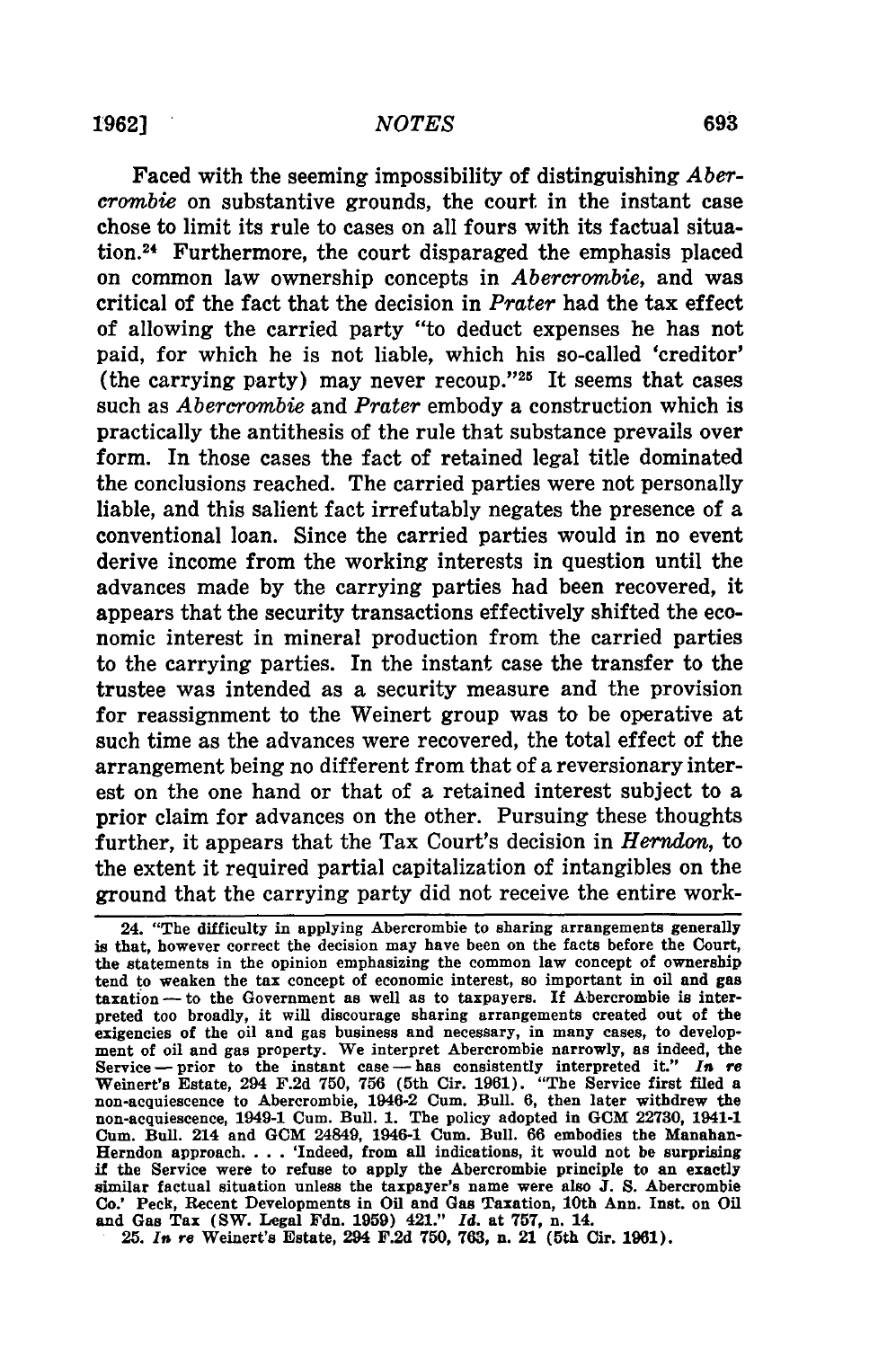ing interest during the carry, was ill-considered. In that case the transfer of an oil payment sufficient to cover recoupment of the capital outlay by the carrying party attributable to the share of the carried party in effect conveyed the whole interest in the mineral property. This conclusion seems proper in view of the approved policy of looking to the substance of a transaction rather than to the form by which it is accomplished. The carried party in *Herndon* would get no income from the mineral property until the carrying party had recouped its investment. Thus it seems that the fact the carried party retained title to the fractional interest from which it hoped to derive income after the pay-out of the production payment should not have been governing. The transfer of the oil payment was tantamount to a transfer of the retained interest for the period of the carry.

The instant case clearly indicates the Fifth Circuit's disenchantment with the analysis and construction which it employed in rendering the opinions in *Abercrombie* and *Prater.* Why the court did not seize its opportunity to establish a uniform rule for carried interest arrangements in which the carried party has in substance abandoned the economic interest by overruling the *Abercrombie* and *Prater* cases is, of course, a matter for conjecture only. However, it is suggested that those cases cannot properly be squared with the instant case, the rest of the Fifth Circuit's jurisprudence in the area, or the present position of the Supreme Court.

Although the court's alternative characterizations of the interest before it may leave something to be desired from the standpoint of legal orthodoxy, no substantive difference in results compels a choice. Under the view that the transaction was a carried interest by which the carrying party obtained the economic interest for the period of the carry, that party would pay taxes and be entitled to related deductions and the carried party would not enter the tax scene at all for that period. The same tax consequences would obtain if the contracts were held to have effected the sale of a carved-out production payment, the price for which was pledged to mineral development. The decision in the instant case seems legally correct, because it coordinates income and deductions and puts them both in the lap of the party who is, in fact, the investor looking to the oil and gas in place for a return of his capital. Also the substance-over-form approach is clearly in keeping with the present-day level of tax law